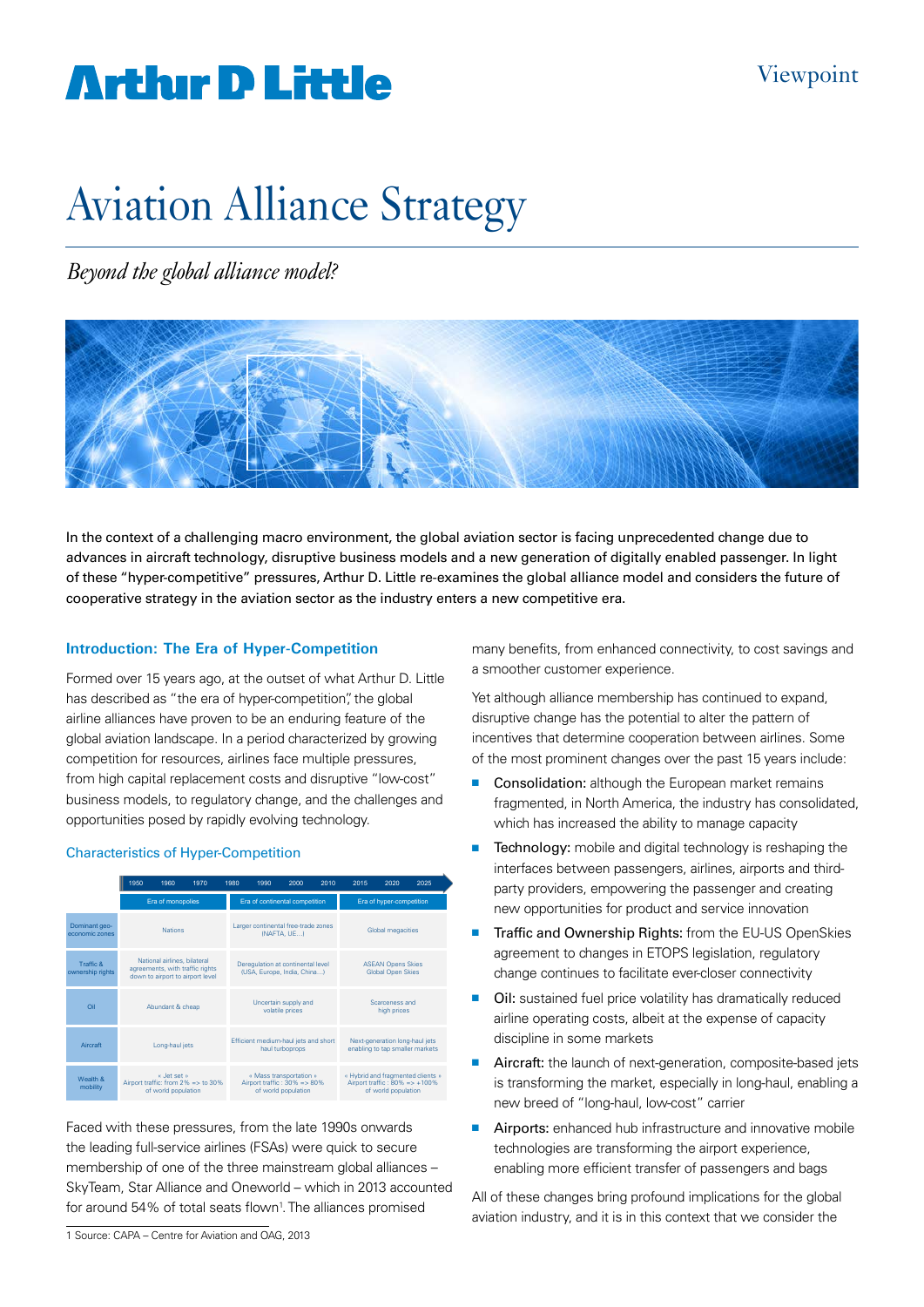### Viewpoint

### **Arthur D Little**

implications for the global alliance model and assess the future outlook for cooperative strategy in the global aviation sector.

#### **Industry Dynamics: The case for the status quo**

The propensity for airlines to enter into cooperative arrangements reflects the characteristics of the global aviation sector, in particular, high demand and supply-side uncertainty, capital intensity and ingrained partner dependence.

Over the years, these arrangements have withstood significant supply and demand-side shocks. Thus, even when step change variations to key input variables like have occurred, these have not been sufficient to upset the balance of incentives that drive airlines to cooperate. To consider the cases of changes to airport capacity and fuel price more closely:

- Hub airport capacity: For airlines to maximize their schedule attractiveness, it is not only total slots, but also *availability of* slots at peak times, that is paramount. Therefore, because capacity allocation is uncertain and hub airport slots remain such a prized commodity, airlines are likely to be better off pooling resources and aligning schedules – which has often been in the form of alliance arrangements.
- Fuel price volatility: The dramatic fall in fuel prices since June 2014 has brought with it challenges and benefits. Although a welcome source of cost pressure relief in the short term (subject to hedging strategy and exchange rate movements), a side-effect can also be excess capacity, driving down average yields and increasing the need to cooperate to mitigate these effects.

These examples demonstrate the role that alliance arrangements can play in helping airlines avoid a destructive "race to the bottom". Equally, the longevity of the alliance model can be traced to a number of positive benefits, including:

- Airport experience: As the need for passengers to transit through busy hub airports continues, business passengers in particular value the benefits of lounge access and fast-track security, that alliance membership can help to secure.
- Data sharing: From a back-office perspective, alliances can also help airlines by investing in common data centers to facilitate data exchange between alliance partners and enable a more joined-up passenger experience.
- **E** Lovalty schemes: Especially for smaller carriers, the ability to build a compelling "earn and burn" offer, through the ability to accrue and expend miles across multiple carriers, can be particularly important.

#### **New cooperative models**

Yet despite its resilience, to what extent can the alliance model continue to weather the transformative changes in competitive mix, that have been witnessed in the era of "hypercompetition"?





Source: Arthur D. Little analysis

Since the birth of the global alliances, the rapid ascent of the Gulf carriers has redefined the centre of gravity in the global aviation market. Leveraging strategically located hub airports and modern fleets, these carriers have developed industry-shaping business models in which, as "transit airlines", they play a leading role in connecting the world's major aviation markets.

As the below case studies show, changes in the competitive forces that define the global aviation market are forcing many FSAs to re-evaluate their cooperative strategies and adopt alternative cooperative models:

#### Case Study: Qantas-Emirates non-equity joint venture

In 2012, despite being one of the founding members of Oneworld, Qantas entered into an extensive 10-year commercial agreement with Emirates, a major non-affiliated airline.

The deal is underpinned by integrated network collaboration, including the relocation of Qantas' European hub from Singapore to Dubai; coordinated pricing, sales and scheduling; and a benefit-sharing model. For Qantas, the deal provides an alternative way to enhance performance, beyond the confines of the traditional alliance model.

#### Case Study: Delta-Virgin Atlantic equity joint venture

In 2014 Delta, already a member of SkyTeam, entered into an equity joint venture with Virgin Atlantic Airlines (VAA) on transatlantic routes, taking a 49% equity stake in the airline.

Faced with airport capacity constraints at Heathrow, the JV has allowed the airlines to enhance their collective offering to the transatlantic market. The tie-up is also consistent with VAA's alliance strategy, in which it has historically entered into bilateral partnerships with a number of airlines outside of global alliances.

As these cases highlight, airline alliance strategy is not a binary choice between maintaining full operational independence and global alliance membership. Increasingly, the pressures of hypercompetition are resulting in the world's FSAs transitioning to a more proactive form of alliance strategy, in which multiple types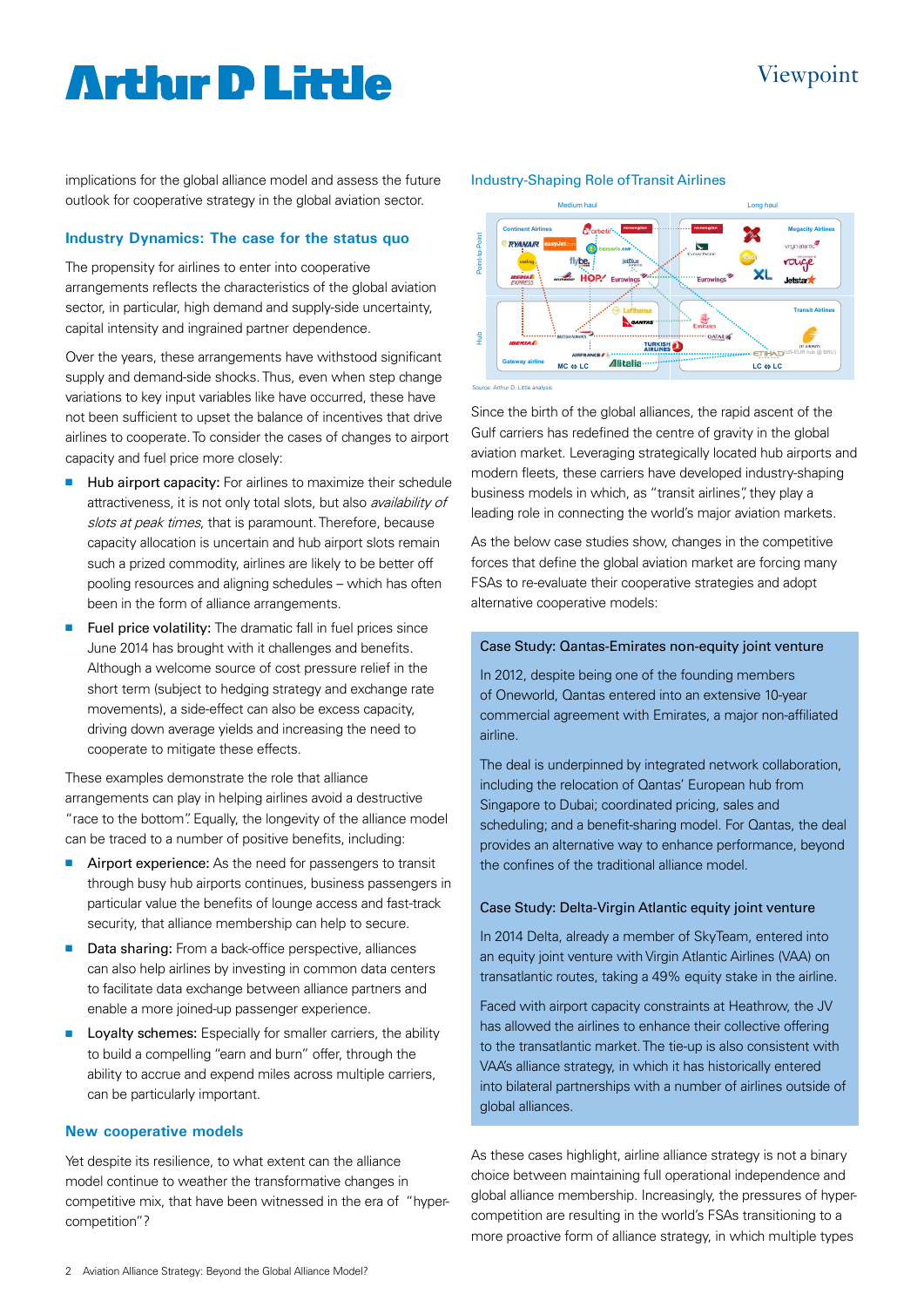## **Arthur D Little**

of inter-industry cooperation may be combined to maximize the total potential benefits for any one player.

#### **Cooperation between Different "Species"?**

However, the scope for new cooperative possibilities is by no means limited to the FSAs.

On the contrary, even though connecting passenger traffic is not a central pillar of the low cost point-to-point business model, as a result of their success in driving a fundamental shift in traffic ownership, the LCCs has come to represent a major source of *potential* feed traffic themselves. The combination of traffic-hungry FSA long-haul networks and LCC networks with industry-leading load factors presents alternative cooperative possibilities, for example between leading LCCs and FSAs with more limited ability to generate their own feed traffic:

#### Cooperation between Airline Clusters (selected airline examples)



traffic to airline business model

#### **Barriers to Cooperation: A Glass Ceiling?**

Of course, the potential for cooperation between low-cost and full-service carriers is not a new observation. However, whereas in the past the barriers to closer FSA-LCC cooperation appeared insurmountable, today developments in operating model, brand and product convergence, and distribution strategy suggest that these long-standing barriers may at last be starting to ease.

Operational Compatibility: New operating models, involving the sharing of transfer risk between airports and airlines, may make it easier for LCCs to align selected "feeder" routes with FSA partner airlines without sacrificing the operational simplicity of the LCC business model.

Brand and Product Compatibility: Incremental convergence of product and service offerings has reduced the FSA-LCC divide. Customer priorities and expectations have also changed, with considerations of on-time performance (OTP) and value for money growing in importance of brand loyalty and comfort as leading determinants of airline choice.

Distribution Compatibility: LCCs have now come to the GDS table, to increase their share of high-yielding business passengers. While the fact that LCCs do not use the IATA Billing and Settlement Plan (BSP) remains a barrier to future LCC-FSA cooperation (because of the requirement for airlines to make full use of the BSP for interlining to be possible), there are signs that the balance of distributive power may be changing:

- **n** IATA's New Distribution Capability (NDC) is driving industrywide change by defining a new communication code and standards between airlines and channel partners that could reduce the traditional reliance on the GDS model.
- **Aggregator platforms such as Travel Fusion and Multicom** have the potential to transform how airlines interact with customers, by offering airlines similar services to those currently provided by the major GDSs at much lower cost.

#### **From Hyper-Competition to Hyper-Consolidation**

If the alliance model has proven its ability to coexist alongside other cooperative vehicles during the era of hyper-competition, what will aviation sector players need to do to optimize cooperative strategies in the new era of "hyper-consolidation"?

In this new era, intense consolidation will drive a far more dynamic form of alliance strategy. The focus will shift from the current airline-centric model to a broader concept of aviation alliance strategy, that embraces multiple players across the value chain. Existing barriers to cooperation may be overcome, resulting in ever-closer relationships, including between airlines of different "species".

Faced with this new competitive reality, there are four elements that airlines and their partners should consider when seeking to assess the outlook for cooperative strategy and determine where effort and resources should be concentrated:

#### Product and service:

- $\blacksquare$  The use of digital technology to transform the product offerings will become a critical source of competitive advantage as airlines strive to offer genuinely tailored solutions rather than the traditional standard offerings dictated by class of travel or status type.
- Airlines will need to look beyond traditional frequent-flyer programs and find new ways to differentiate their loyalty offers, as well as address the less familiar needs of a new generation of technology-savvy travelers – not just those elements of value that appealed to yesterday's core customer.

#### Network and operations:

**n** As long-haul and short-haul markets are ceded to FSA and LCC carriers, respectively, the practical challenges of direct FSA-LCC interfaces will be outweighed by the potential for new value creation.